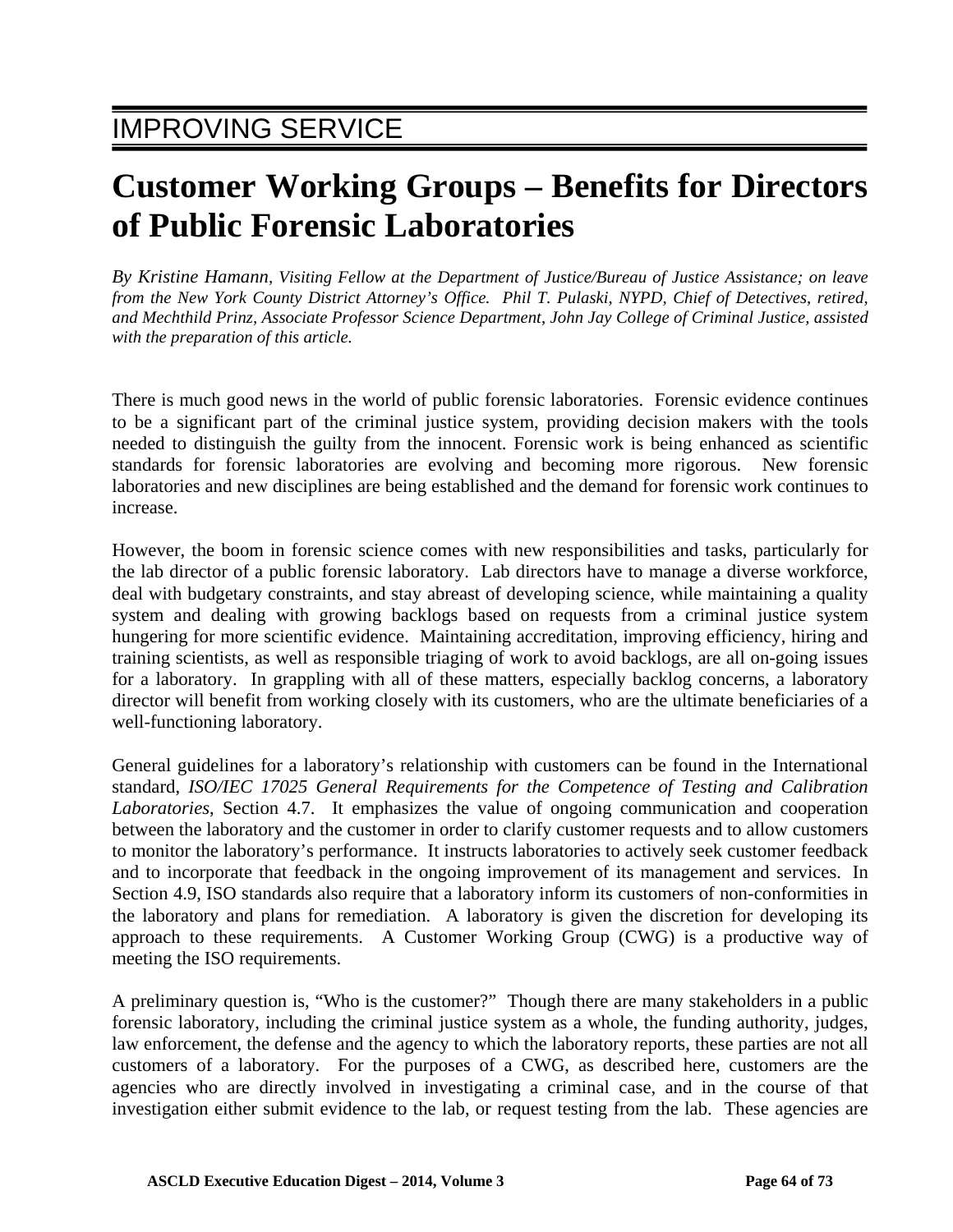the police and prosecutors, who are tasked with investigating and proving criminal cases. Similarly, the mission of a public forensic laboratory is to perform services necessary for the recognition and proper preservation, identification and scientific analysis of evidence materials pertaining to the investigations of a case [emphasis supplied]. Thus, to fulfill its mission, the laboratory's work is geared toward providing scientific evidence to the police and prosecutors that can contribute to the investigation of a case. A CWG focuses on enhancing the inter-relationship between the laboratory, the police and the prosecutors.

Police and prosecutors have frequent contact with a laboratory. Every day detectives and police officers submit evidence to the laboratory and have on-going relationships with laboratory staff in order to get leads in a case. Similarly, prosecutors come to know the criminalists who testify at trials about their findings. However, these daily encounters between the laboratory, police and prosecutors do not deal with the over-arching policy decisions that affect a laboratory.

Lab directors should encourage the development of a CWG to address the larger policy issues. The CWG should consist of the lab director, along with senior decision makers from prosecutor offices and police agencies serviced by the laboratory. Such a group will provide an opportunity for all parties to learn from one another. It will enhance a fuller understanding of each agency's needs and limitations and ultimately foster a trusting relationship between the laboratory and its customers. The CWG will be the place where coordination can be enhanced and input given regarding important matters affecting the laboratory.

There are a wide variety of issues that can be discussed in a CWG. Some of these issues include: setting priorities for what should be tested and what should not, discussing non-conformities in the lab and methods of remediation, dealing with backlogs, introducing new testing methodologies and changing the format of reports. A lab director will benefit from discussing these topics with the lab's customers and can use the input to make informed and educated decisions.

It can be particularly helpful to have a pre-existing CWG when a high profile event occurs, such as the discovery of a non-conformity in the laboratory. The existence of the CWG provides a logical place for the lab director to explain the problem and present possible avenues of remediation. The customers can provide the lab director with their input regarding how to proceed and can coordinate an approach to the issues. At the same time, prosecutors and police will receive timely notification of the problem, so they can assess its impact on past and pending cases and prosecutors can provide any required notification to the defense.

Backlog issues are also well suited for a CWG. Since a laboratory cannot test every piece of evidence in all cases, it is necessary to triage the work. The lab director should discuss triage protocols and strategies with its customers in light of the capacity of the laboratory. At these meetings, the police and prosecutors can describe their priorities and resolve logistical issues that can also contribute to backlogs. For example, in New York, enforcement of new gun possession legislation had led to an expectation to have DNA testing performed on all confiscated guns. The DNA lab management met with senior police and prosecutors to provide statistics on the likelihood of obtaining usable DNA profiles from guns and explained the difficulties of obtaining relevant suspect exemplars. Hearing this information, the police and prosecutors developed more restrictive